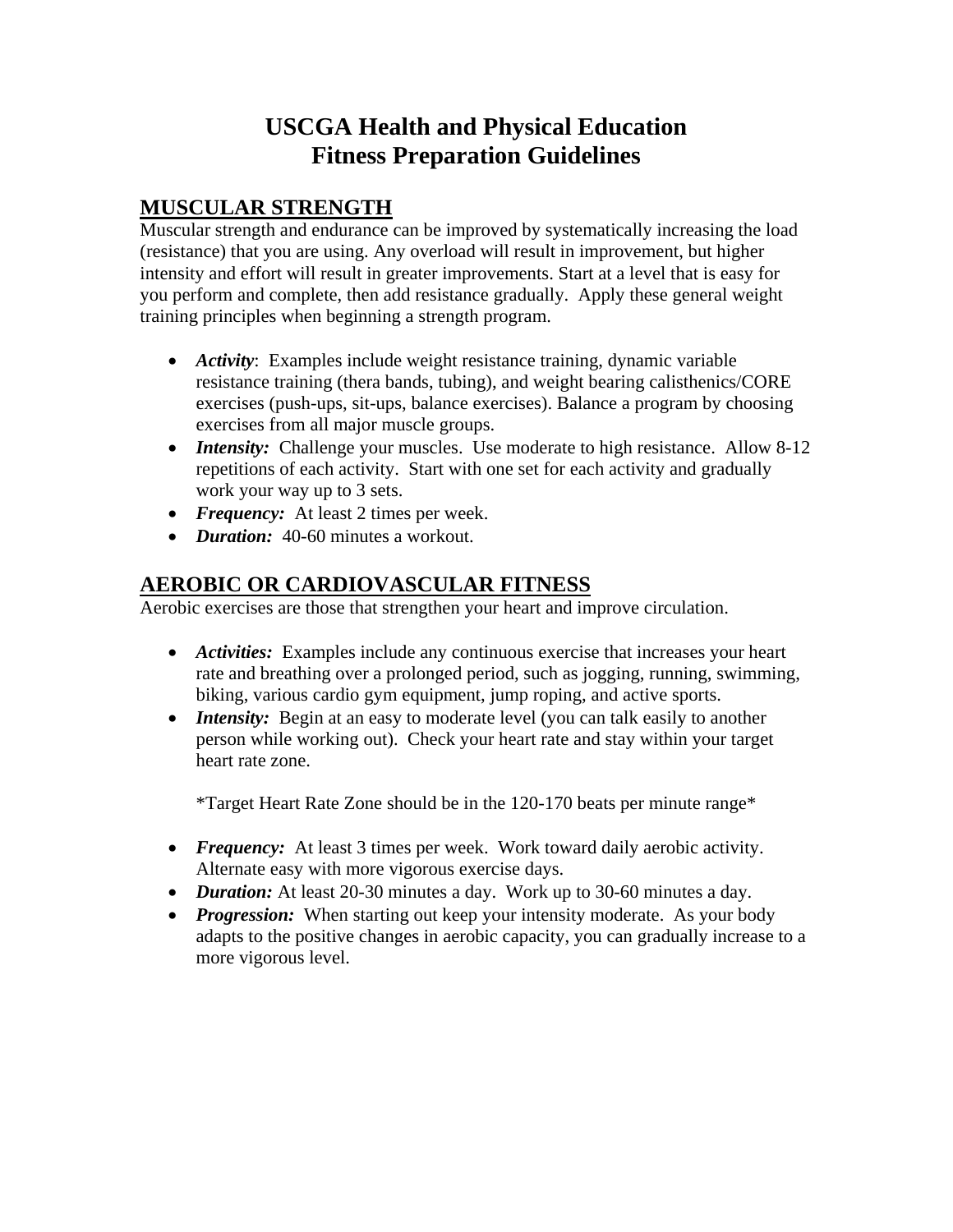### **FLEXIBILITY**

Muscles and joints become stiff and lose their range of motion with inactivity or activity overload. To maintain good joint mobility, reduce injury risk, improve the ability of your muscles to adapt to physical stresses, and enhance overall muscle performance, choose stretching exercises for the major areas of the body, such as lower back, hips, hamstrings, quadriceps, shoulders, etc. Stretch once the muscles are warmed up (5 minutes of light cardiovascular activity to get the blood flowing through the muscles), as well as after a vigorous workout session. Do a static stretch by holding each stretch 10-20 seconds. Don't over-stretch to the point of pain and avoid bouncing movements.

### **RECOVERY**

You should plan on building recovery into your exercise program. In the suggested program below, one day a week is set aside to allow your body to recover and adapt to exercise. Failure to allow for recovery may lead to increased risk of injury.

|             | <b>Monday</b> | <b>Tuesday</b> | Wednesday         | <b>Thursday</b> | Friday  | <b>Saturday</b>   | <b>Sunday</b> |
|-------------|---------------|----------------|-------------------|-----------------|---------|-------------------|---------------|
|             | $Cardio -$    | Strength       | Cardio –          | Strength        | Cardio  | Calisthenics      |               |
|             | 20 min.       | Training       | 25 min.           | Training        | 25 min. | $/CORE -$         |               |
| Week        |               | 30 min.        | Calisthenics      | 30 min.         |         | 20 min.           | <b>OFF</b>    |
| 1           |               |                | $/CORE -$         |                 |         |                   |               |
|             |               |                | 15 min.           |                 |         | $Cardio -$        |               |
|             |               |                |                   |                 |         | 20 min.           |               |
|             | $Cardio -$    | Strength       | Calisthenics      | Strength        | Cardio  | $Cardio -$        |               |
|             | 25 min.       | Training       | $/CORE -$         | Training        | 30 min. | $25 \text{ min.}$ |               |
| <b>WEEK</b> |               | 30 min.        | $20 \text{ min.}$ | 30 min.         |         |                   |               |
| 2           |               |                | Cardio –          |                 |         | Calisthenics      | <b>OFF</b>    |
|             |               |                | 25 min.           |                 |         | $/CORE -$         |               |
|             |               |                |                   |                 |         | $20 \text{ min.}$ |               |
|             |               |                |                   |                 |         |                   |               |

# **SAMPLE WORK OUT**

Upon arrival at the Coast Guard Academy for AIM Summer you will be completing a Physical Fitness Exam (PFE). This exam will be given in the first week of training as well as at the end. Following the summer training period, cadets take the PFE two times a year. The PFE consists of push-ups (2 minutes), sit-ups (2 minutes) and a 1.5 mile run. The first two items measure the muscular strength and endurance of the upper body and the abdominals. The 1.5 mile run is a measure of your cardio-respiratory fitness.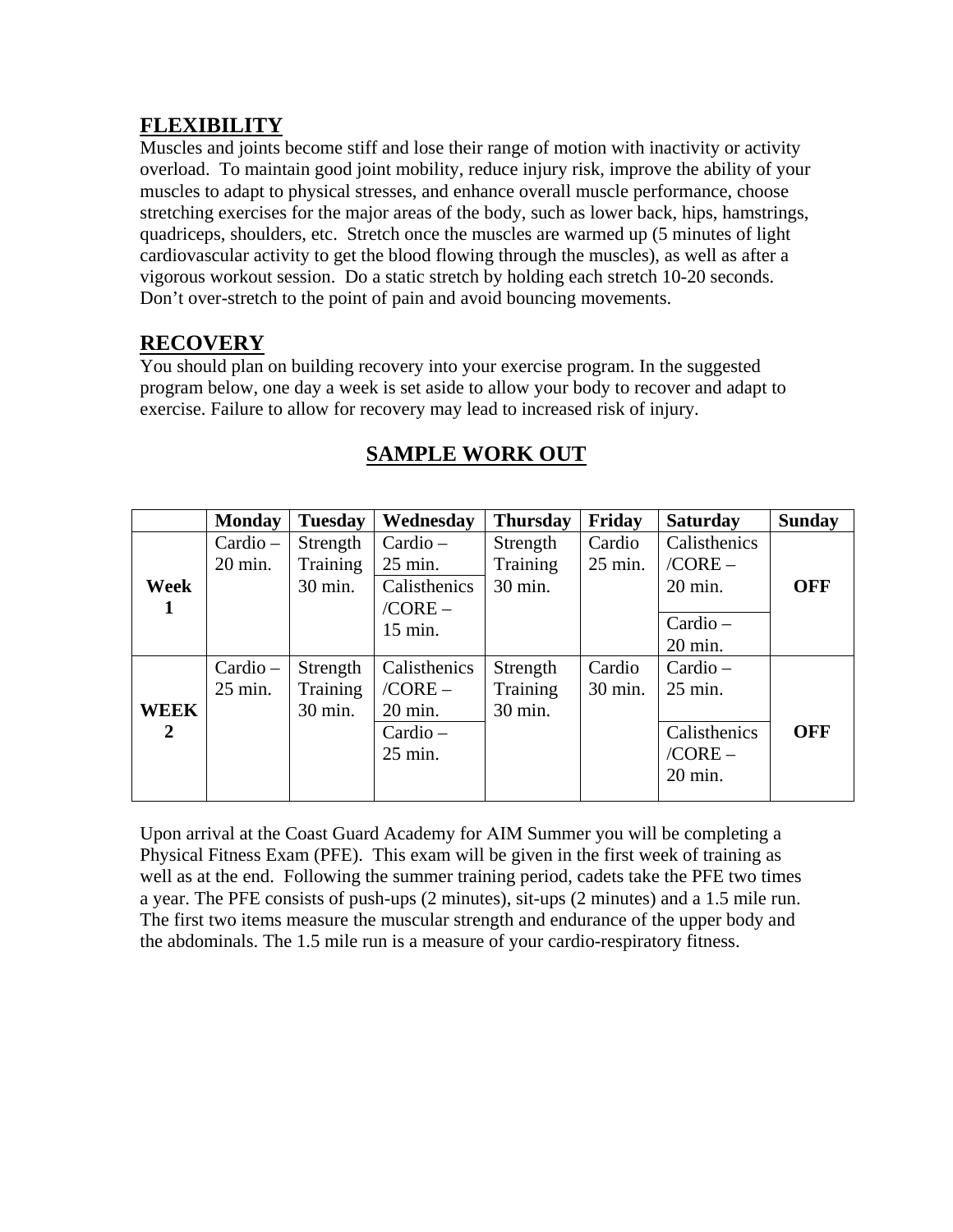Below are some guidelines to help you be successful in all test areas of the PFE as well as some sample workouts that can be incorporated into your fitness program to help you maximize your potential on the test.

#### **General Suggestions:**

- 1) In order for your body to perform you have to give it the proper fuel and not carry around a lot of excess weight. Good eating habits are fundamental to your health. These are the simple guidelines: Eat a balanced diet with lots of fruits, vegetables, and whole grains; drink plenty of water; and consume a minimal amount of desserts, soda and fried food. Do not eliminate any one food group from your diet. 50-60 % carbohydrates; 20-30 % protein; 10-20 % healthy fat (unsaturated).
- 2) Get regular exercise every day. Set a goal and stick to it. Incorporate a variety of exercises into your regimen in order to keep your muscles fresh.
- 3) A healthy weight can give you more energy and help you perform better. Implement a program that combines strength training, cardiovascular training, and balanced nutrition.
- 4) Incorporate exercises that target specific muscle groups and specific activities that will transfer over to increased performance on the PFE.
- 5) Swimming is an important and necessary skill of a Coast Guard Officer. The summer Survival at Sea course requires a great amount of physical endurance and skill in the pool. Incorporate regular swim workouts into your cardiovascular training. (Suggestion for SWAB Summer)
- 6) If you are not familiar with some of the exercises below, a physical education teacher or coach should be able to assist you.

#### **Push-Up Exercises:**

The push-up test is designed to test muscular strength and endurance. Adding various forms of push-ups to your strength training regimen will help develop upper body muscular endurance and strength as well as increase your stabilization muscles to help decrease injury.

To improve your muscular strength and endurance, here is sample push-up workout routine:

Workout 1: Complete a two-minute cadence push-up test. The cadence is "up" on the first second, "down" on two seconds, "up" on three seconds, "down" on four seconds and so on. Continue for two minutes or until you can no longer keep up the cadence. Record how many you were able to properly perform.

Workout 2: Following your regular workout, add two or three sets of 8-15 barbell pushups. Get in the regular push-up position with your hands on a barbell. Using your upper body, as well as your core stabilizers, perform the push-ups.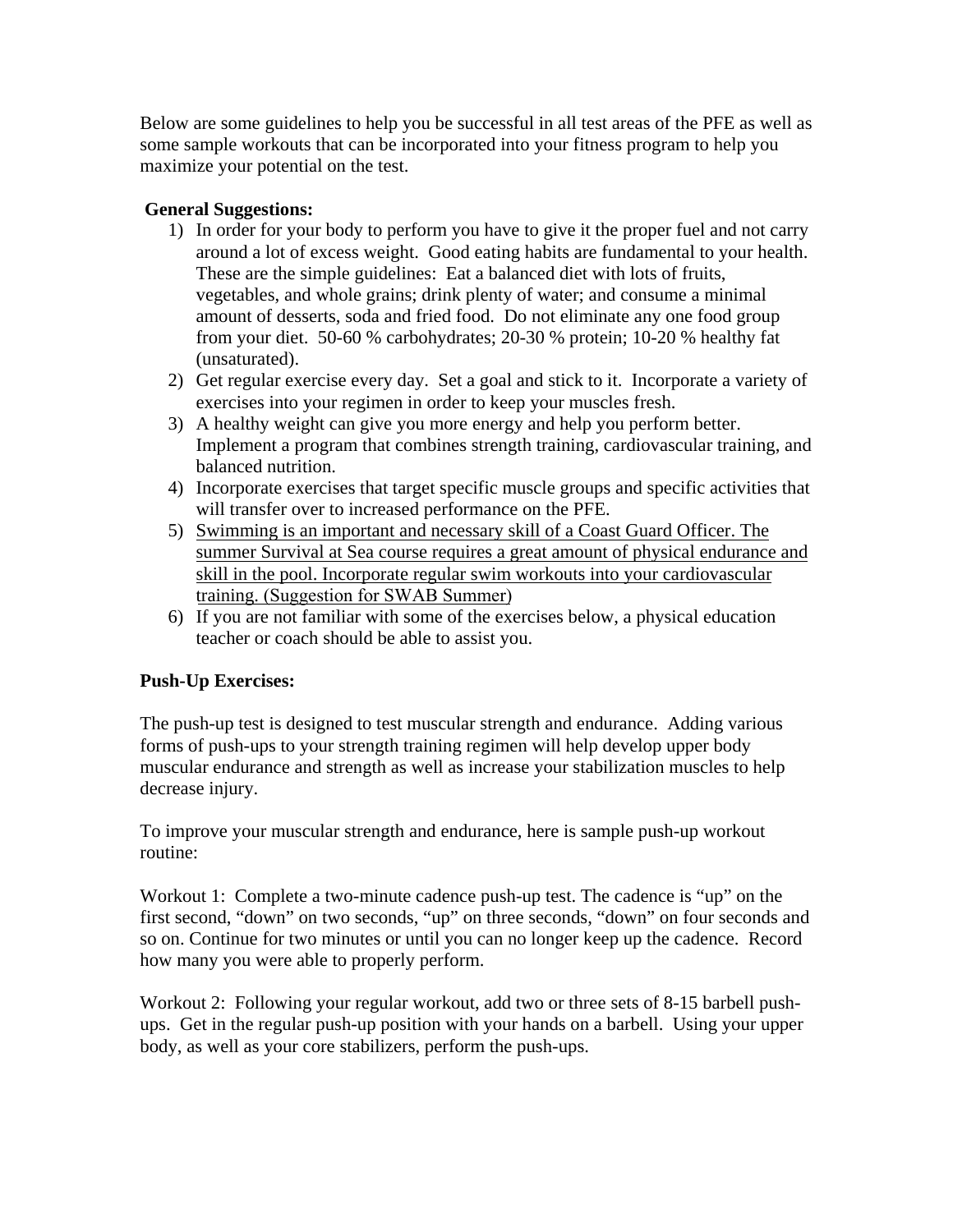Workout 3: Following your regular workout, complete two or three sets of 8-15 plyometric push-ups. Get in the regular push-up position with your hands on a padded mat or towel. Push hard enough on the "up" that your hands jump off the floor. When your hands return to the floor, immediately lower yourself to the next repetition.

Workout 4: Incorporate weighted resistance push-ups into your regular routine. Get into the regular push-up position. Have a spotter place a weight plate centered on your back (start with a 5-10 pound plate and gradually increase as you get stronger). Complete three sets of 8-15 push-ups with the weight plate on your back for resistance. Remove weighted plate and complete one more set of 8-15 push-ups with no added resistance.

Workout 5: Following your regular workout, complete two or three sets of 8-15 repetitions of decline push-ups. Using a bench, a physio-ball, or any object that is elevated, put yourself in the regular push-up position with your feet (anchor) on the elevated object. Complete three sets of 8-15 push-ups. When choosing the object to place your feet on, take in account the height of the object as well as its mobility. An object that is higher will be more difficult. An object that has mobility (physio-ball) will be more difficult as you will incorporate more stabilizer muscles to correctly complete the exercise.

Workout 6: Following your regular workout, focus on muscular endurance. Complete three sets of regular push-ups with a work to rest ratio of 30 seconds of activity to 30 seconds of rest. As your muscular endurance improves, increase your work time interval and decrease your rest interval (example 40 seconds of push-ups to 20 seconds of rest).

Workout 7: Same as Workout 1. Re-test yourself to see if you have made improvements.

Tips for success:

- Work in one or two days of rest.
- Gradually increase resistance to develop muscular strength.
- Use correct form to avoid injury.
- If exercises are too difficult, perform a modified push-up with the anchor at your knees instead of at your toes.
- Stay consistent. Make your upper body strength a priority. Each workout can take as little as 10 minutes a day or 10 minutes added on to your daily fitness routine.